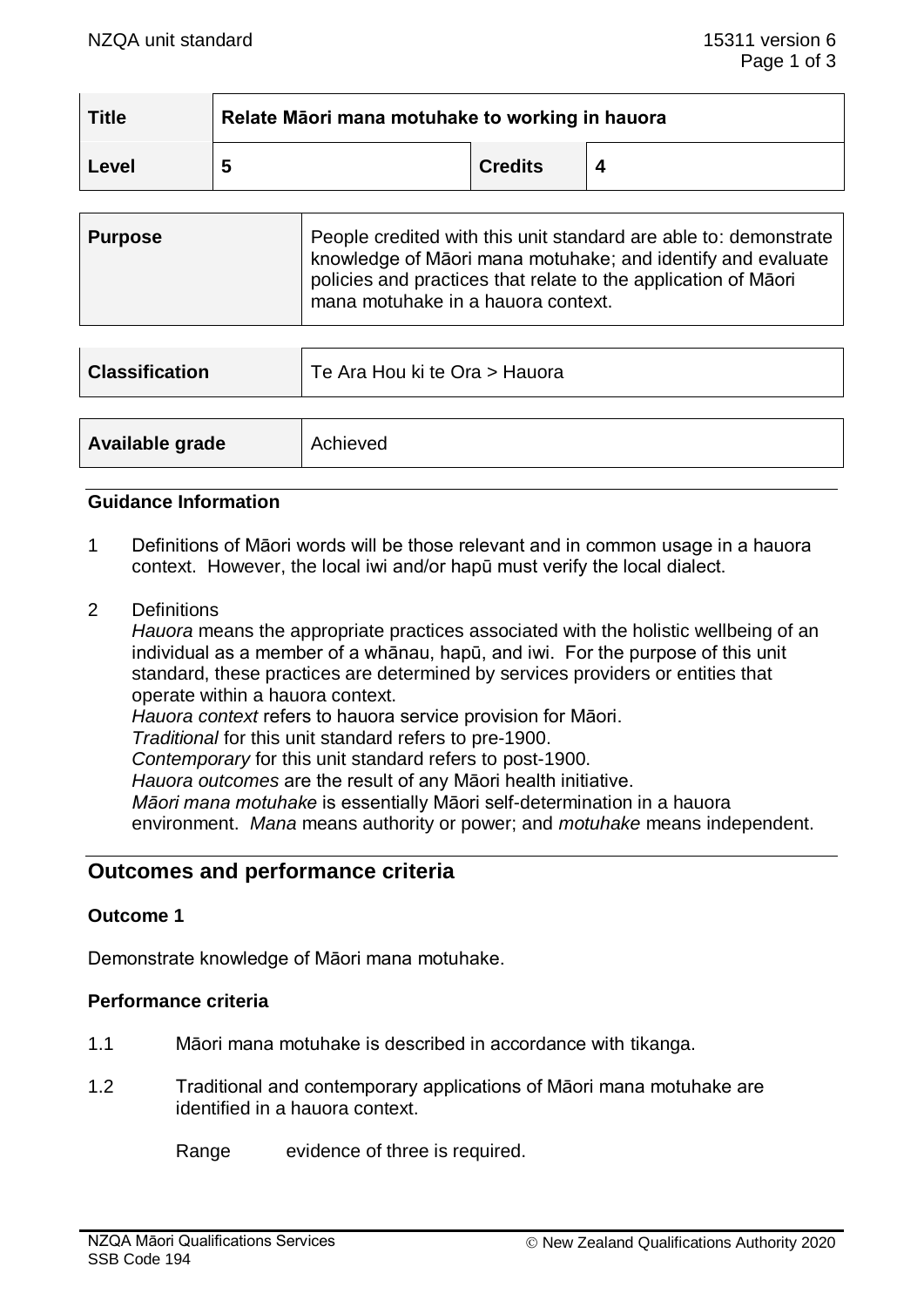1.3 Māori mana motuhake is described in terms of political groups, their principles, and how they have influenced government policies.

> Range may include but are not limited to – political parties, lobby or protest groups, self-determination movements; evidence of three political groups is required.

# **Outcome 2**

Identify policies and practices that relate to the application of Māori mana motuhake in a hauora context.

Range evidence of three policies and practices is required.

# **Performance criteria**

- 2.1 Present status of Māori mana motuhake is described.
- 2.2 The application of Māori mana motuhake policies and practices are linked to local iwi or hapū hauora services.

Range evidence of three applications is required.

2.3 Hauora outcomes directly related to the application of Māori mana motuhake policies and practices are described in terms of achieving hauora outcomes.

Range evidence of three hauora outcomes is required.

# **Outcome 3**

Evaluate policies and practices that relate to the application of Māori mana motuhake in a hauora context.

#### **Performance criteria**

- 3.1 Policies and practices are evaluated in terms of their effectiveness for Māori stakeholders.
	- Range Māori stakeholders may include but are not limited to staff, clients, patients, participants, networks, local hapū and iwi; evidence of three policies and three practices that align is required.
- 3.2 Policies and practices are evaluated in terms of their effectiveness to preventing and reducing Māori health outcomes.
	- Range outcomes may include but is not limited to  $-$  work context, smoke free, addiction, intellectual disability, obesity, diabetes, respiratory, suicide; evidence of three outcomes is required.

NZQA Māori Qualifications Services SSB Code 194